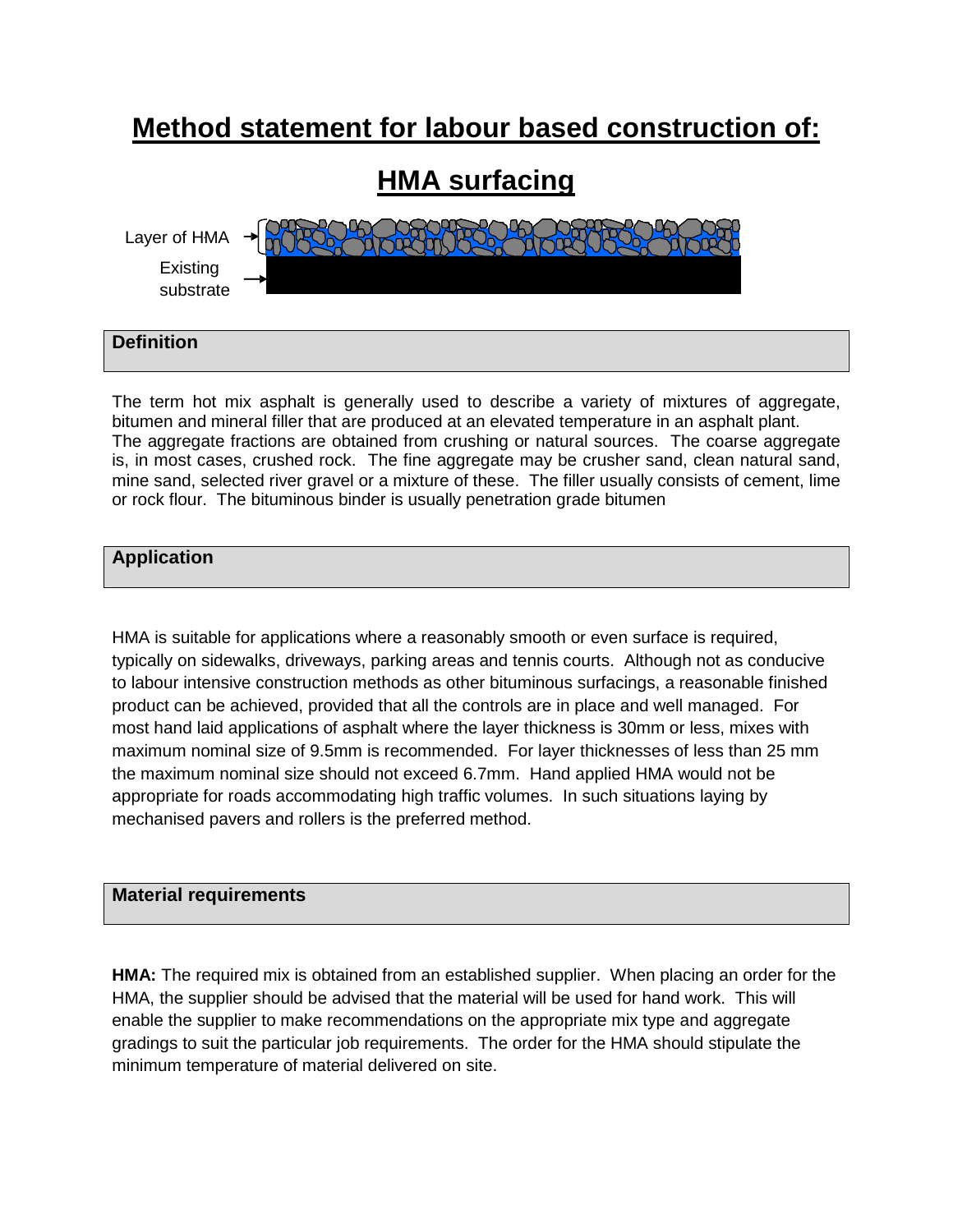**Diesel** is used for cleaning the rakes and shovels of asphalt build-up. The wheelbarrow or any other container used for containing the diesel should not have any leaks as spillage onto the asphalt will adversely affect its quality.

Note:

Material requirements for priming and tack coats is covered in the relevant method statements.

## **Plant and equipment requirements**

Below are the plant and equipment requirements to lay  $15 - 20$  tons of asphalt per day

| Item                                                                       | Number of items |
|----------------------------------------------------------------------------|-----------------|
| <b>Brooms</b>                                                              | 4               |
| <b>Shovels</b>                                                             | 6               |
| Wheel barrows                                                              | 3               |
| Rakes                                                                      | 3               |
| Rollers: Static steel wheel roller - 2 tons mass for<br>break down rolling | 1               |
| Pedestrian vibrating roller or small sidewalk roller                       | 1               |
| Hand stampers                                                              | 2               |

The required number of each item will need to be balanced for each operation depending on required production rate and area that is to be covered. An additional wheelbarrow may be necessary for the diesel used to keep the rakes and shovels clean of asphalt build-up.

#### **Labour requirements**

Below is the proposed composition of a team required to lay 15 - 20 tons of asphalt per day.

| Activity                 | Number of workers |
|--------------------------|-------------------|
| Broom team               | 2                 |
| Wheelbarrow team         | 3                 |
| Wheelbarrow loading team | 3                 |
| Rakemen                  | 2                 |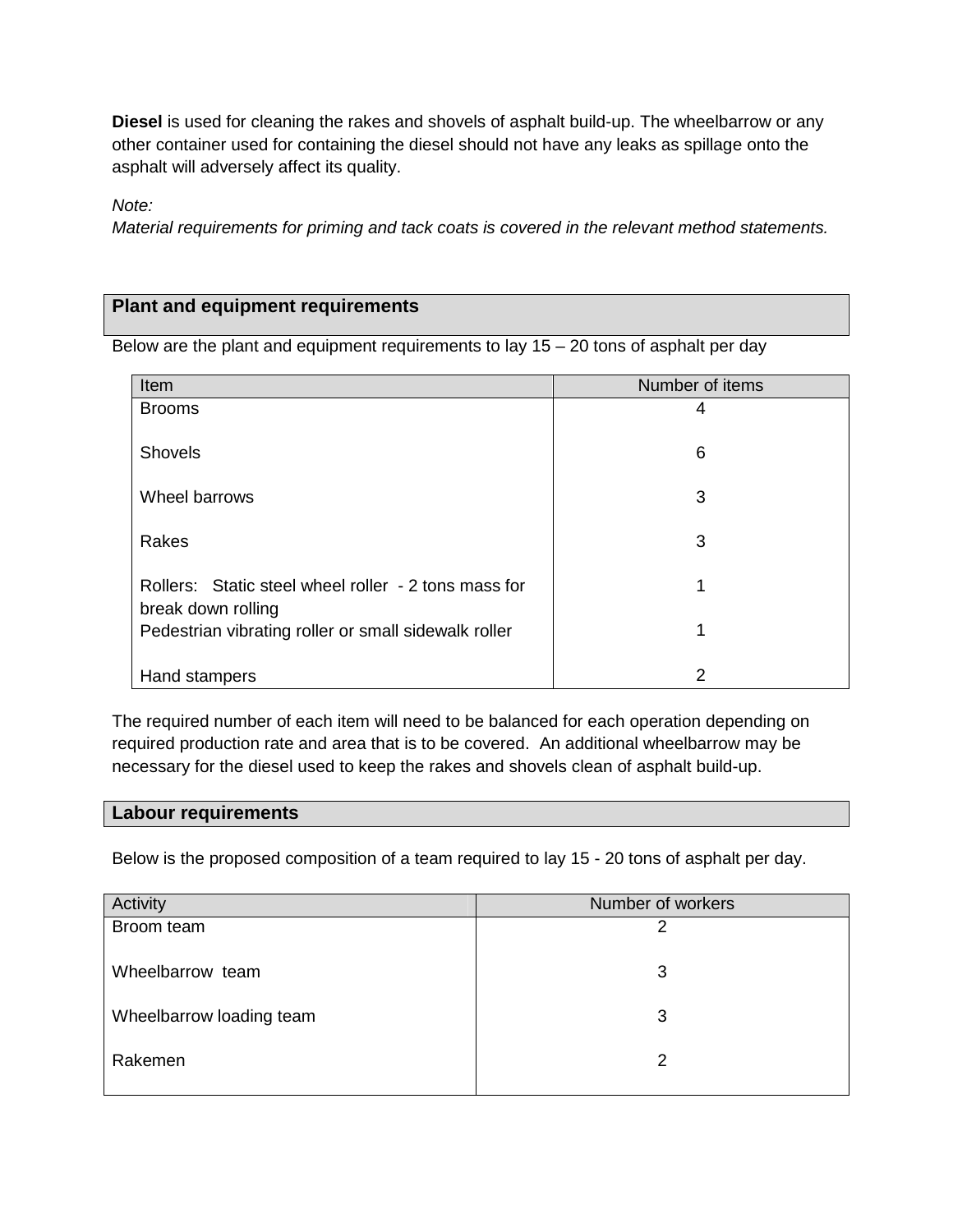| Roller operator    |    |
|--------------------|----|
| Hand stamping team |    |
| Total              | 13 |

## **Construction**

#### **Prime or tack coats**

It is assumed that the priming activity has already been completed (See appropriate LIC method for priming). Almost without exception, but especially when the prime has lost its tackiness a tack coat is required. (See appropriate LIC method statement for tack coats.)

#### **Determining the quantities to be ordered**

An initial rough estimate can be obtained for bulk ordering by multiplying the area to be covered by the specified thickness of the asphalt layer. This value which represents the compacted volume (in  $m^3$ ) should be converted to mass (tons) by multiplying by the volume with the Bulk Relative Density of the HMA as provided by the supplier.

Variations in the thickness of the asphalt layer normally occur due to undulations of the substrate. To account for this, dip readings should be carried out over the area to be paved, using the level controls that are described below. This procedure will enable a more accurate estimate of the quantity for ordering on the day. Allow for approximately 5mm extra height above the final kerb edge to prevent damage to the kerbing during compaction.

#### **Setting up level controls**

The area to be paved needs to be surveyed to ensure that the correct slopes and cross fall are obtained for drainage of surface water. This is especially critical on large areas such as parking areas . To ensure adequate slopes are obtained, C-channels or similar rigid forms need to be laid out to the correct levels and slopes. These will assist the rakemen to obtain the correct final levels. Normally the work would be carried out in long strips, starting from the lowest point and working towards the highest point.

NOTE: The HMA layer will NOT iron out all the irregularities of a poorly constructed base course layer. The better the finish of basecourse layer, the better the final finish of the HMA layer will be.

#### **HMA delivery**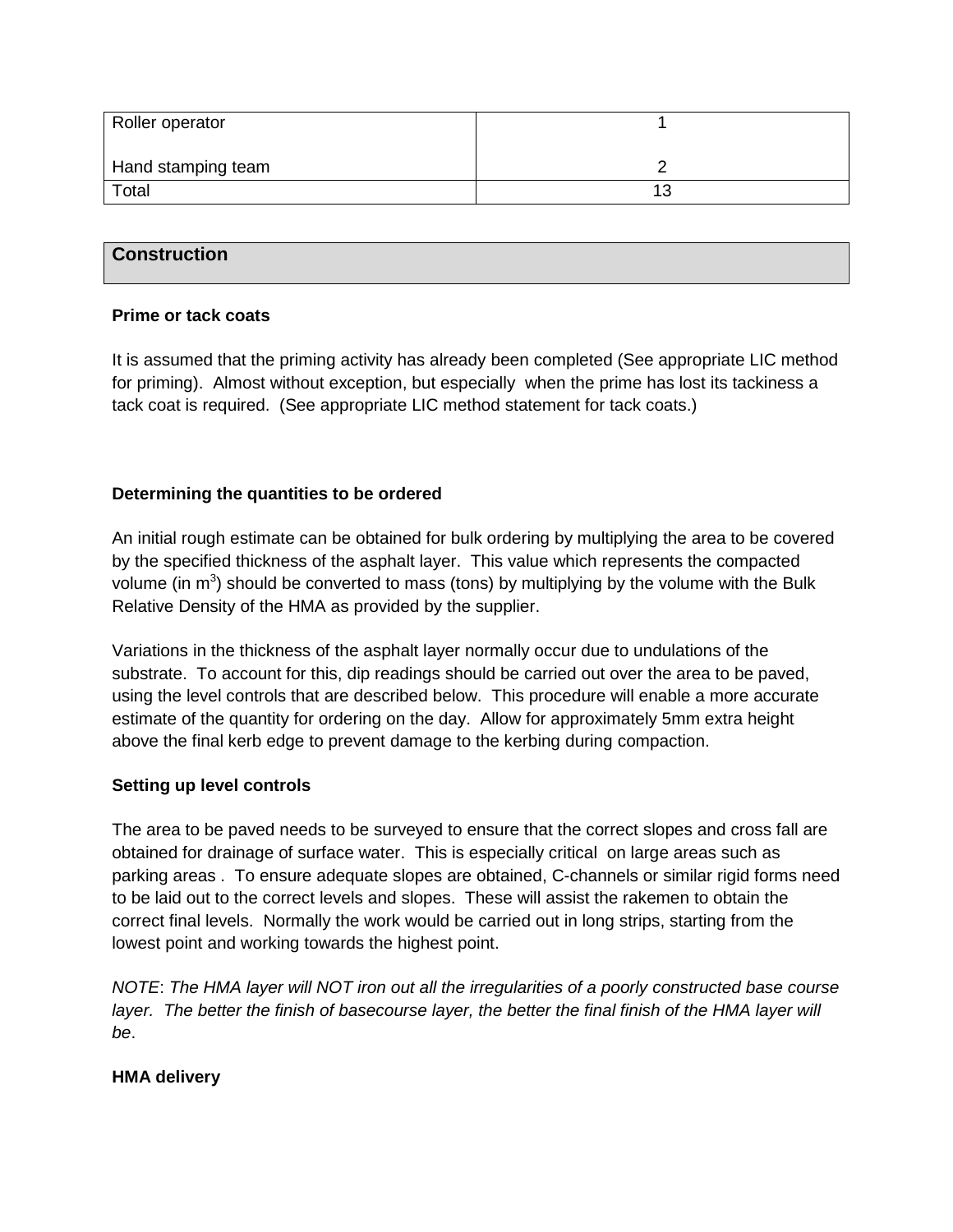The HMA delivered to site should be dumped in an accessible area close to where the work will be carried out and in as large a pile as possible to promote heat retention. Before receiving the load the temperature of the mix should be measured to ensure that it is at least 130  $^{\circ}$ C; if not, the load should be rejected. The dumped HMA needs to be covered with a tarpaulin to assist in retaining the heat, which is one of the most important factors for achieving a satisfactory compaction. Every effort needs to be made to ensure the HMA remains above the minimum compaction temperature of 100 $^{\circ}$ C. The additional 30 $^{\circ}$ C allows for a certain amount of cooling while working with the material on site. The delivery of material on site during a day's production needs to be well coordinated so as to ensure that the loads arriving on site are reasonably staggered and that there is no surplus material at the end of the day's work.

## **Placing HMA**

The surface on which the HMA is placed should be prepared in accordance with method statements for prime and/or tack coats. The HMA is loaded into the wheelbarrows from all around the stockpile to ensure that material is continuously removed from hot sections. This will also prevent one side form cooling down and creating a cold crust on the surface that will be unusable and going to waste.

The HMA should be tipped out - as indicated by the rakemen - in a splayed manner to ease the spreading of the mix to the correct level quickly and effectively. Minimal movement of the material should be required of the rakemen as this will limit the degree of segregation of the material and allow the mix to be compacted as soon as possible before excessive cooling. It is critically important that the level of the raked material should be proud of the finished level by an amount equal to 20% of the final layer thickness to allow for compaction.

Note that the term "raking" refers to the use of the flat back end of the rake (lute) to distribute and spread the material since using the pronged side would tend to segregate the asphalt.

## **Compaction**

Compaction should follow as soon as possible after spreading to the correct level. Firstly a static roller pass is made to bed the material down, preferably using a steel wheeled roller with a minimum mass of 2 tons. The first pass should be made with the driven wheel leading in the direction of compaction to ensure that the asphalt is tucked under the wheel and not pushed forward in a wave. This pass will also allow the rakemen to ensure that the correct amount of material has been spread relative to the level controls and that there are no low or high spots. Following the first pass, compaction is continued in half width overlaps until the mat is at the required density. A final pass in static mode is made to ensure a smooth finish without any visible roller tracks.

Pedestrian rollers may also be used for smaller areas.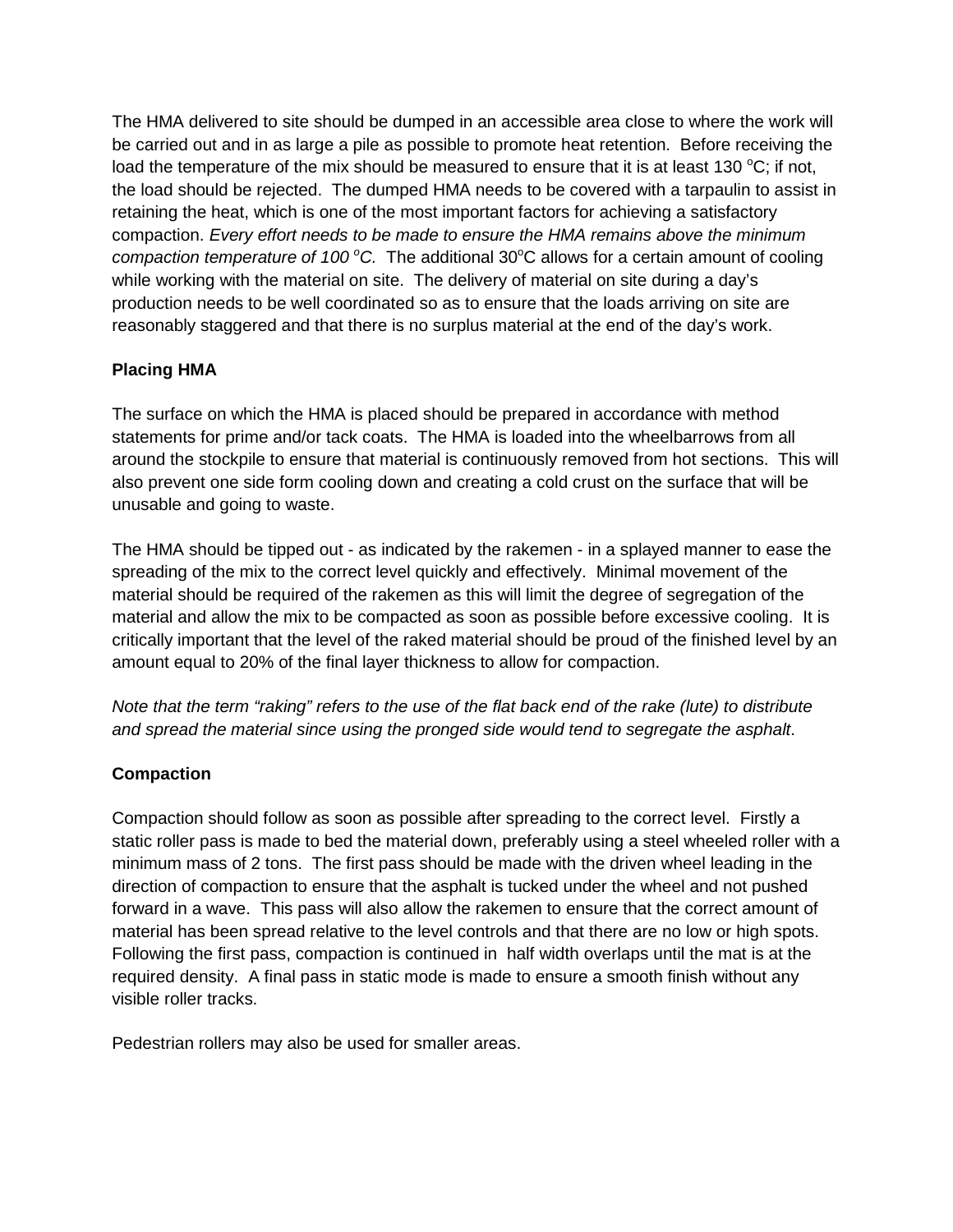No turns should be made on the warm mat while still being compacted. Lateral changes in the position of passes should be carried out on compacted, cooled asphalt. Compaction passes should take place in straight lines working from lower areas to higher ones to allow for a compacted edge to support the next pass.

Only sufficient water to moisten the roller drums to prevent the mix from sticking should be used. Excessive water will accelerate the cooling of the mix which may give rise to inadequate compaction.

The roller direction should not be changed while still moving in the opposite directions as this may result in the gears kicking into place resulting in the mat being shoved unnecessarily leading to undulations. Such undulations can be very difficult to correct resulting in a poor finish as well as possible ponding of water. Where vibratory rollers are used, vibration should be switched off while changing direction to prevent excessive vibration on the area where the roller comes to a complete stop.

A 3m straight edge should be used to ensure that the final level of the finished mat is correct and that the water will drain from the surface as required.

If the correct levels are not achieved after final compaction, this cannot be corrected by adding additional HMA. Such a measure would create a biscuit layer which will lead to unsatisfactory quality of the surface. To correct such level discrepancies all the material in the depressed area would need to be removed and replaced. **Edge treatment** 

A heavy stamper should be used at the edges to ensure that they are well compacted and sealed off from any possible water ingress. This is particularly important in corners or areas which rollers cannot access. Care should be taken not to damage any of the edging with the stamper.

## **Traffic control**

It is advisable to leave the completed section closed to traffic overnight for it to cool down fully. This will prevent any ravelling in areas where sharp turning movements are carried out by vehicles, and steep inclines where high traction forces are likely.. During hot summer periods the asphalt could be tender for some time after construction and the overnight cooling period might not be enough. Especially in areas where heavy vehicles turn, such as loading areas at factories, it may be advisable to apply a thin layer of crusher dust on top of the surfacing after compaction to prevent ravelling. This should however not be done on roads or at intersections as skid resistance may be compromised.

#### **Quality control**